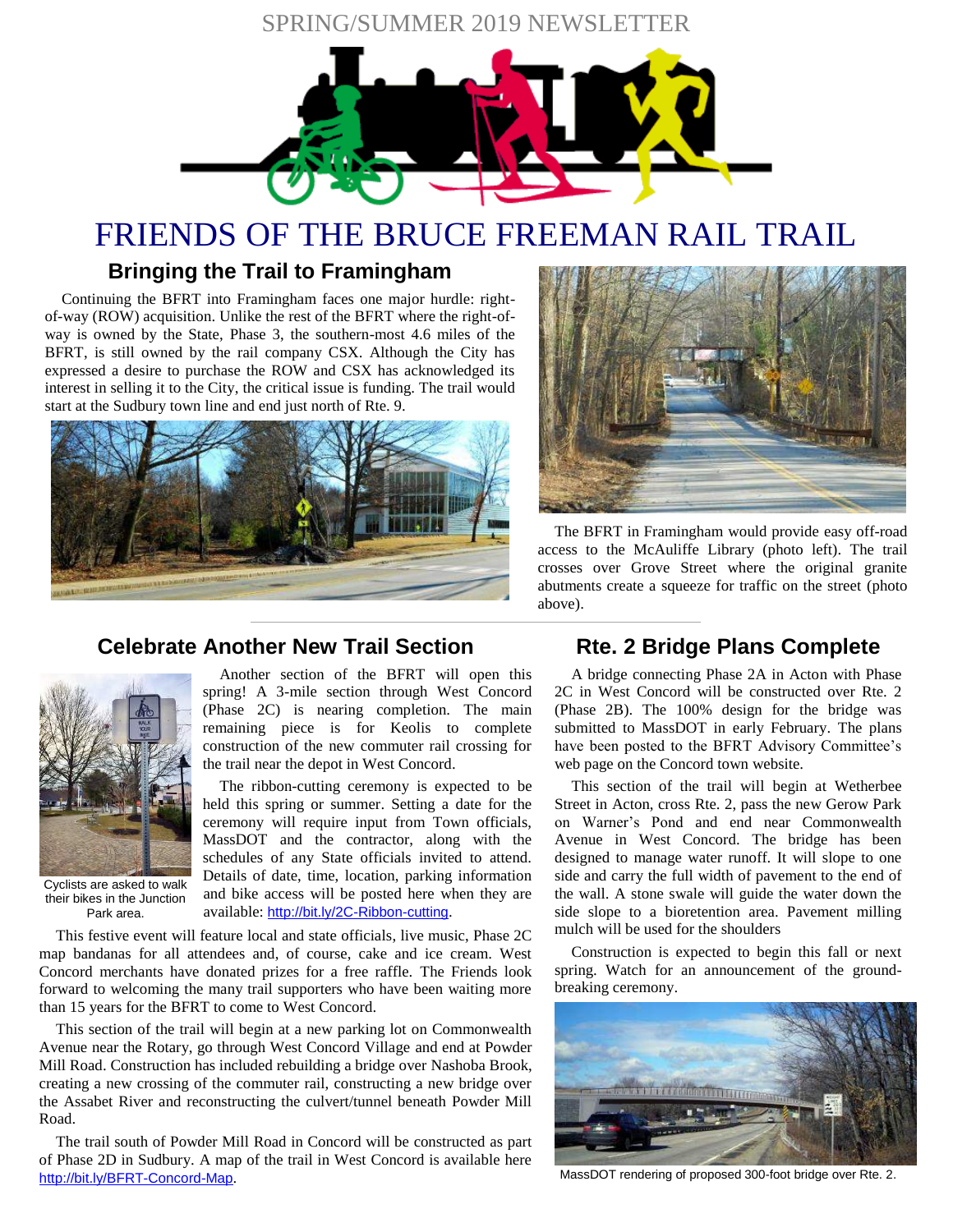# **Acton, Carlisle and Westford Celebrate Trail's First Anniversary**

The new section of the trail in Westford, Carlisle and Acton (Phase 2A) has been very popular with trail users during its first year. However one concern frequently raised is the hazard created when stone dust washes onto the trail surface. Over the next few months, the Town of Acton is planning to remove the stone dust shoulders where they are washing out and replace them with a more stable material.



A short section of the trail through Carlisle connects Westford to Acton.

**Safety on the trail is everyone's responsibility.** All trail users should keep to the right whether on foot or on wheels. Travel at a similar speed to other trail users when the trail is busy. At crosswalks, follow the safety signage, **come to a full stop** and activate the rapid flashing caution beacons. Be aware that cars in the road may not stop.

Trail parking is available at several locations in Acton: across from 1000 Main St., NARA Park off Rte. 27, Gould's Plaza behind Donelan's and the Ice House Pond historic site on Concord Road. Parking is also available at Patriot Square, 179 Great Road, across from Pedal Power Bike and Ski on weekends and holidays only. On busy summer weekends, when the NARA lake area is in heavy use, trail users should park only in the designated area. A map showing these locations is available <http://bit.ly/BFRT-Map-201901>.



(left) The trail looking south near the North Acton parking lot. (right) The trail in Acton near the Pencil Factory on a busy early spring day.

# **The Phases Explained**



**Phase 1** (6.8 miles in Lowell, Chelmsford and Westford) opened 2009.

**Phase 2A** (4.9 miles in Westford, Carlisle and Acton) opened 2018.

**Phase 2B** (Approx. 0.8 miles: Bridge over Rte. 2) design complete. Construction start expected in late 2019 or early 2020.

**Phase 2C** (3.0 miles in Concord) open in spring/summer 2019.

**Phase 2D** (4.5 miles in Sudbury) in design stage.

**Phase 3** (4.8 miles in Sudbury and Framingham) right of way still owned by railroad company CSX.

### **Planning an Event on the Trail?**

Organizations planning an organized event that utilizes the BFRT need to register it on the BFRT website with at least 90 days advance notice. This form is used by the towns to ensure that event organizers have adequately planned for the event, to reduce the chance that multiple large events will be held on the same section of trail on the same day and to provide a consistent set of questions and guidance for all municipalities impacted by the event.

> To register an event, go to: <http://bit.ly/BFRT-Event-Registration>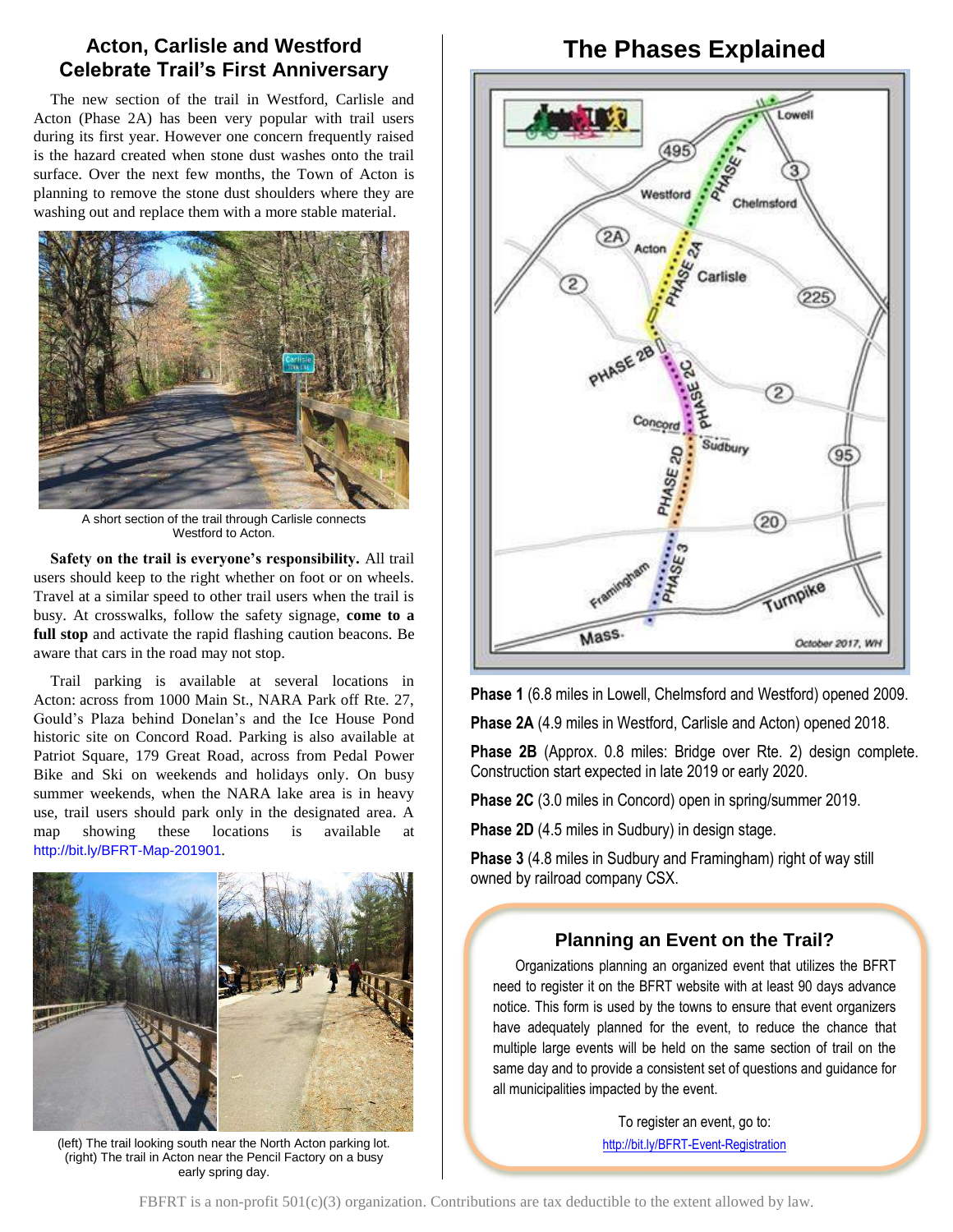## **Construction Large (Condominiums) and Small (Kiosks) in Chelmsford**

The Chelmsford Bicycle and Pedestrian Advisory Committee (BPAC) continues to work with the Chelmsford DPW and the Chelmsford Police Department to address maintenance and safety issues along the trail in Chelmsford. Thanks to Bob Schneider for his continuing work on clearing larger branches to keep the trail accessible. The BPAC will organize its annual spring trail cleanup to clear winter debris.

Construction of the condominium building at Cushing Place adjacent to the rail trail in Chelmsford Center began last autumn. The BPAC will be working with the developer and its engineering firm and landscape architect to coordinate the landscape plan and to incorporate the Carol Cleven Memorial into the newly created park area along the Art Walk. In addition to the memorial to Carol, an interpretive sign will give the history of the Lowell – Framingham Rail Line, and amenities will be relocated and added. The landscaping work on the entire site likely will begin in late summer when the building is near completion and all utility work is finished.

**Important Note:** Due to the construction at Cushing Place, parking adjacent to the trail will be difficult and extremely limited throughout the summer and into early autumn. Trail users are requested to use the public parking lots behind the Chelmsford Center for the Arts at 1 North Road and behind Santander Bank at 5 Billerica Road. In addition, the trail is not accessible from the lower part of Central Square opposite Fishbones Restaurant. Please do not park near Brickhouse Sports Grill, and do not create a dangerous condition by parking along the construction fencing.

The Chelmsford BPAC is working on installing a second trail kiosk at Pond Street. With funding provided by FBFRT, the kiosk will be built by the Carpentry Shop at Nashoba Valley Technical High School in Westford. The site was cleared last fall, and a determination by the Conservation Commission indicated no impact on adjacent wetlands. The Chelmsford DPW will start site preparation in early spring and assist with the installation. A donation of funds for bicycle racks at the site is being sought. A bench will also be installed as the BPAC continues to receive interest from residents willing to donate benches for installation along the trail.



The BPAC purchased and installed a new display case in the kiosk at Cushing Place. It will be used to post information of a more permanent nature such as event registration procedures, trail safety and other pertinent trail-related information. The installation was completed by Dennis McNurland and Tom Gazda.

Finally, the Chelmsford BPAC and the Town of Chelmsford express their thanks to the Friends for funding the placement of portable toilets along the trail at Cushing Place and at Pond Street/Heart Pond again this season.

# **25% Design Nearly Complete in Sudbury**

Sudbury continues to make progress on the design of Phase 2D of the BFRT. Last October's Town Meeting overwhelmingly approved a Citizen Petition by Selectman Len Simon to appropriate \$650,000 of free cash to fund the remaining 75% and 100% design. Friends of BFRT Board member Dick Williamson spoke eloquently in support. An attempt by opponents to reduce the design funding to \$100,000 was soundly defeated. Funding for the construction of Phase 2D is included in the Transportation Improvement Program (TIP) and is slated to receive \$9,684,778 in federal and state funds for construction in 2022.

In January and February the Conservation Commission gave the green light to Jacobs Engineering Group, the design contractor, to proceed with field work to obtain geotechnical data needed for the 25% design submission. The borings will be done on the north and south sides of Hop Brook and Pantry Brook. The test pits for the boardwalk section, about 700 feet, will be dug just south of Hudson Road. New England Boring Contractors has been selected for the geotechnical work.



abutments and for the design of the new bridge. A similar survey will be done at Hop Brook, but those abutments are intact and will not need replacement. The flood plain elevations adjacent to both brook crossings will be delineated. This survey work is actively in progress.

The geotechnical data for the boring and test pits, along with the bridge sketches, are the last pieces of information needed to complete the 25% design. They will be submitted to MassDOT by the end May for review and comment, after which the Design Public Hearing will be held in Sudbury.

The day when the Sudbury portion of the BFRT links up with the completed sections in Concord and further north is drawing closer. With 21.3 miles of unsurpassed scenic beauty for exercise and recreation that connects towns and people, who could ask for anything more?

On a separate note, last year Sudbury received a \$100,000 Department of Conservation and Recreation Recreational Trails grant toward acquiring the CSX right of way, Phase 3 of the BFRT. The Town has applied for an additional grant to further that acquisition. A decision is expected in late summer/early fall. Stay tuned.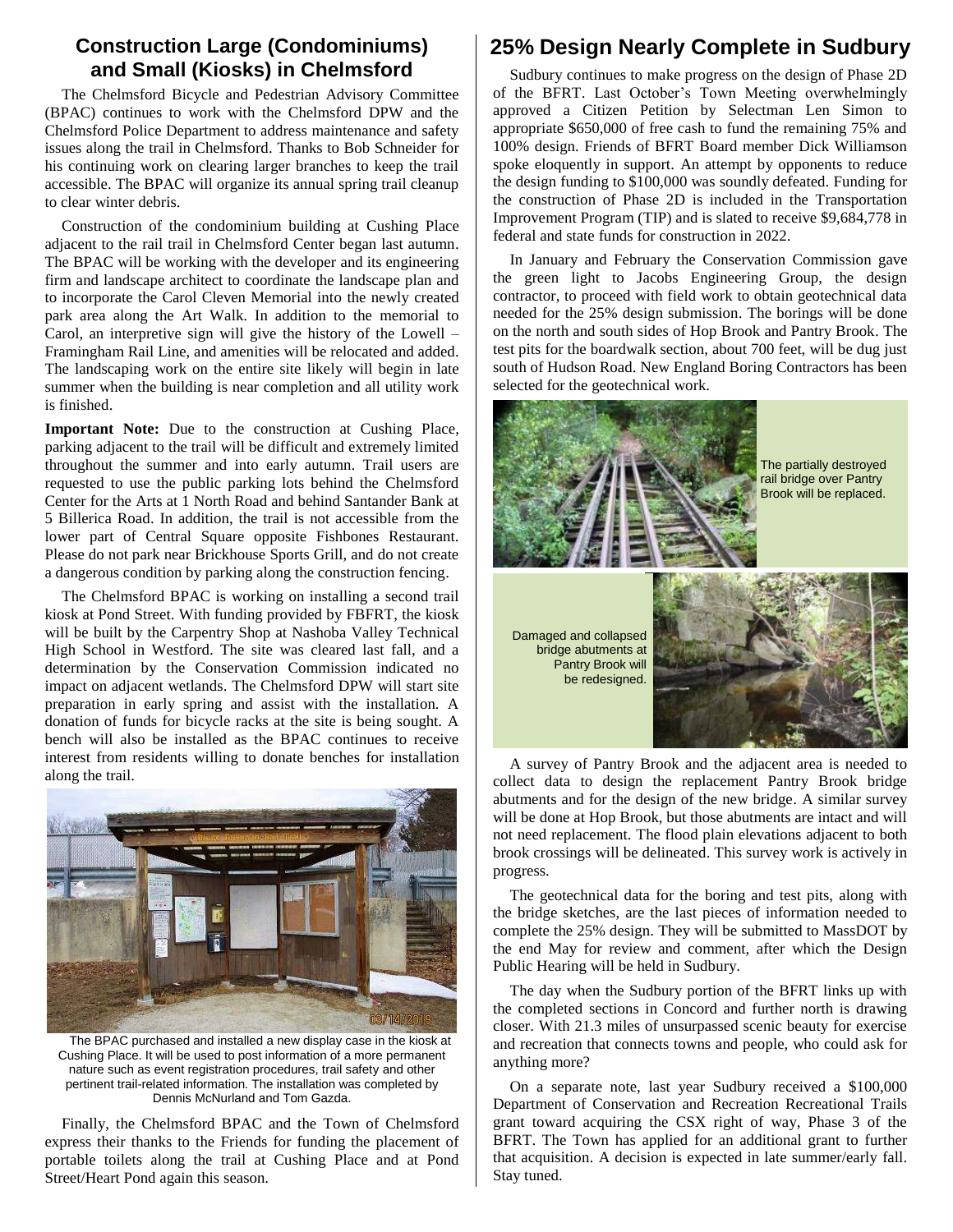Friends of the Bruce Freeman Rail Trail PO Box 1192 Concord, MA 01742



**NON PROFIT ORG US POSTAGE PAID PERMIT NO.6 HUDSON, MA 01749**

#### **RETURN SERVICE REQUESTED**

| Show your support by joining today!<br>Members will receive newsletters, notices of upcoming trail-related events and<br>opportunities to actively promote the rail trail through a variety of volunteer activities.<br>The Friends of the Bruce Freeman Rail Trail, Inc. is a non-profit 501(c)(3)<br>organization. Membership fees and donations are tax-deductible to the extent<br>permitted by law. |                                                  | I would like to receive the Friends of<br>the Bruce Freeman Rail Trail<br>newsletter.               | YES | NO. |
|----------------------------------------------------------------------------------------------------------------------------------------------------------------------------------------------------------------------------------------------------------------------------------------------------------------------------------------------------------------------------------------------------------|--------------------------------------------------|-----------------------------------------------------------------------------------------------------|-----|-----|
|                                                                                                                                                                                                                                                                                                                                                                                                          |                                                  |                                                                                                     |     |     |
| Individual Membership \$10                                                                                                                                                                                                                                                                                                                                                                               | Conductor \$100                                  | Send via postal mail.                                                                               | ◻   |     |
| Family Membership \$25<br>Sponsor \$50<br>*Sponsor and above receive complimentary gift.                                                                                                                                                                                                                                                                                                                 | $\Box$ Engineer \$250<br>$\Box$ RR Tycoon \$500+ | I would like to receive email updates<br>from the Friends of the Bruce Freeman<br>Rail Trail.       | □   |     |
| <b>First Name</b><br><b>Last Name</b>                                                                                                                                                                                                                                                                                                                                                                    |                                                  | I am willing to receive phone calls from<br>the Friends of the Bruce Freeman Rail<br>Trail.         | □   |     |
| <b>Contact Name</b>                                                                                                                                                                                                                                                                                                                                                                                      |                                                  | I am a trail abutter.                                                                               | l 1 |     |
| Address 1 (Street Address, P.O. Box, company name, c/o)                                                                                                                                                                                                                                                                                                                                                  |                                                  | I would like to volunteer.                                                                          | l 1 |     |
|                                                                                                                                                                                                                                                                                                                                                                                                          |                                                  | Gift: $\Box$ Cap $\Box$ BFRT Socks (S/M or L/XL) $\Box$ No Thanks                                   |     |     |
| Address 2 (Apartment, suite, unit, building, floor)                                                                                                                                                                                                                                                                                                                                                      |                                                  | Please enclose a check payable to Friends of the<br>Bruce Freeman Rail Trail and mail this form to: |     |     |
| City<br><b>State</b><br>Zip                                                                                                                                                                                                                                                                                                                                                                              |                                                  | <b>Friends of the Bruce Freeman Rail Trail</b><br><b>PO Box 1192</b>                                |     |     |
| <b>Daytime Phone</b><br><b>Evening Phone</b><br><b>Email address</b>                                                                                                                                                                                                                                                                                                                                     |                                                  | Concord, MA 01742                                                                                   |     |     |
|                                                                                                                                                                                                                                                                                                                                                                                                          |                                                  | You may also join online at:<br>http://www.brucefreemanrailtrail.org                                |     |     |
|                                                                                                                                                                                                                                                                                                                                                                                                          |                                                  |                                                                                                     |     |     |

FRIENDS OF THE BRUCE FREEMAN RAIL TRAIL  $\begin{matrix} 1 & 1 \\ 1 & 2 \end{matrix}$  Spring/Summer 2019 NEWSLETTER

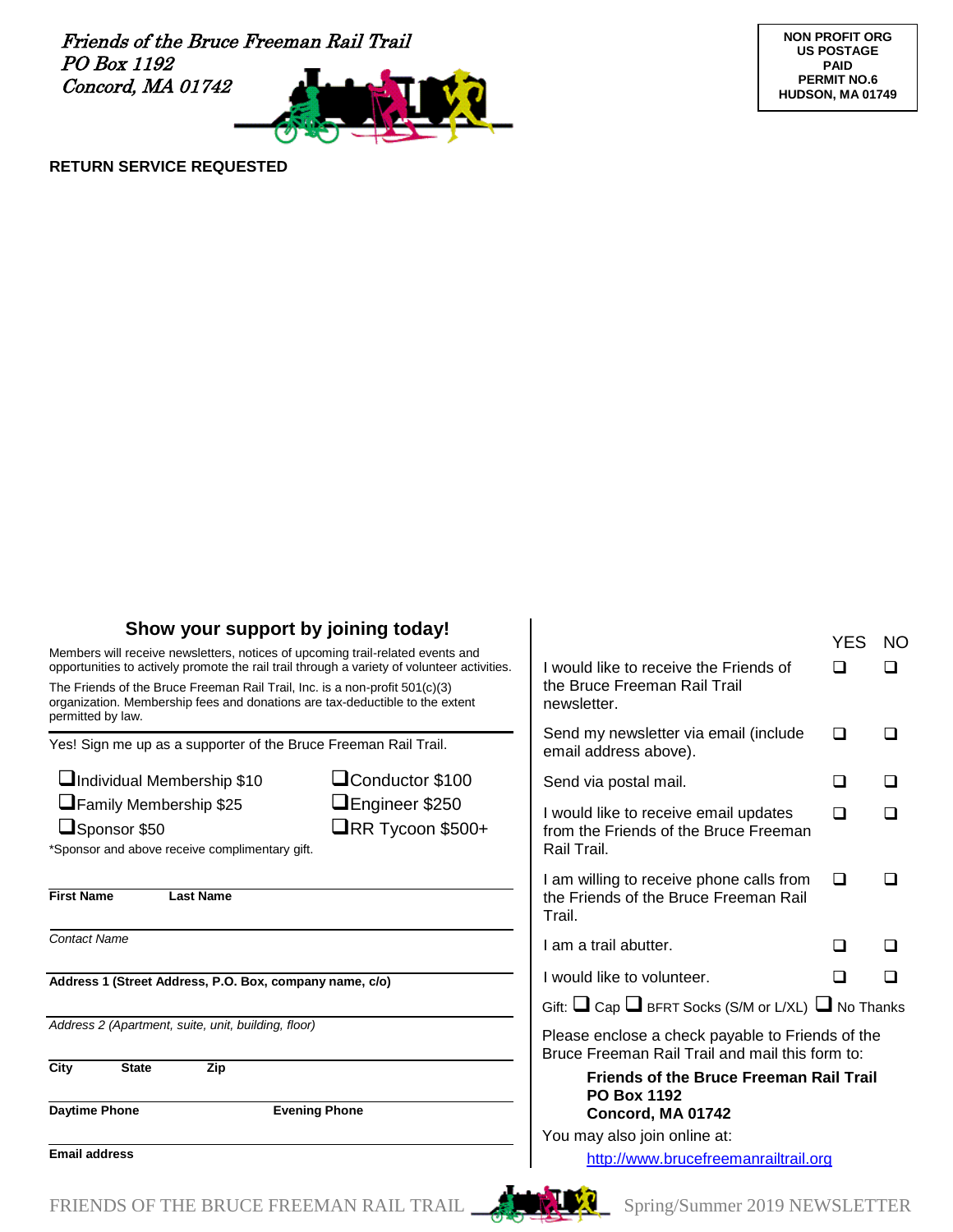## Historic Sites along the BFRT in Acton - Part I (Courtesy of the Acton Historical Society and Doug Herrick)

With the opening of the Acton section of the BFRT last year, several historical sites and areas have become more accessible. Some of these sites and buildings have visible remains while others are just memories.

Much of this trail section runs north to south along the Nashoba Brook within East Acton. It follows an old Native American trail, sometimes referred to as the original Mohawk Trail, to Western Massachusetts. It was designated as Route 2A when the new Route 2 was constructed in 1950.

Much of East Acton's development was linked to this road, along with the building of the BFRT roadbed, the Framingham and Lowell (F&L) railroad, in 1871 to service the Lowell mills. A few years later the Nashua, Acton and Boston Railroad (NAB) installed parallel tracks along the F&L roadbed, providing service from West Concord to Nashua, NH, and points north. So despite its modest size and population, East Acton had passenger service to Boston and New York, frequent freight service and easy access to markets for its farm produce and light manufacturing.

The F&L and NAB tracks divided at North Acton (around mile marker 10 near NARA Park), one set going to Lowell and the other to Nashua, NH. The NAB was referred to as the Red Line because it never made money. The North Acton station (below left, looking north) was located at the south end of Harris Street formerly known as Depot Street. Route 27 would be less than a quarter mile ahead where the Acton Monument Company is located. Notice the two sets of tracks.



Former North Acton Station Former Pencil Factory & Mill Dam

This was a busy depot for passengers and especially freight. The nearby quarries shipped granite, and a corral was located nearby for a local cattle importing business. Nothing remains of this depot today, and Harris Street ends at a dirt berm just before the rail trail.

Across and down from the site of the North Acton Station is a small trail on the east side that leads to the restored stone chamber ("the Potato Cave"). This is part of the Nashoba Brook Conservation Area and the historic "Trail Through Time," one of the best documented and most scenic walking trails in Acton.

Heading south along the trail at mile marker 10.5, just south of NARA Park, are the remains of the Ebenezer Monroe (1792- 1880) pencil factory and mill dam. The photo (above right) shows the F&L crossing Davis Road looking west. Concord and Acton were the center of the early pencil-making industry in the first half of the  $19$   $^{\circ}$  century, and this is one of several mill sites still visible along the Nashoba Brook. It had a separate graphite (plumbago) grinding mill, which was used by Henry David Thoreau's father John, who was a pencil maker in Concord.

This mill complex (1825-1898) was once beside Davis Road and crossed over Nashoba Brook and the railroad connecting to Wampus Road. There is a very informative kiosk and bench along the rail trail and people are encouraged to explore the ruins. Click here<http://bit.ly/BFRT-Map-201901> for a map of the trail with mileage markers.

(To be continued in the next issue of the newsletter.)



The trail offers beautiful views of Mother Nature, like this one of Jennie Dugan swamp.



Fences have been constructed to help protect a sensitive wildlife area near Jennie Dugan swamp.



The Phase 2 southern terminus is on the other side of this tunnel where the trail exits up a ramp to Powder Mill Road.

#### **A mini tour of Phase 2C in West Concord**